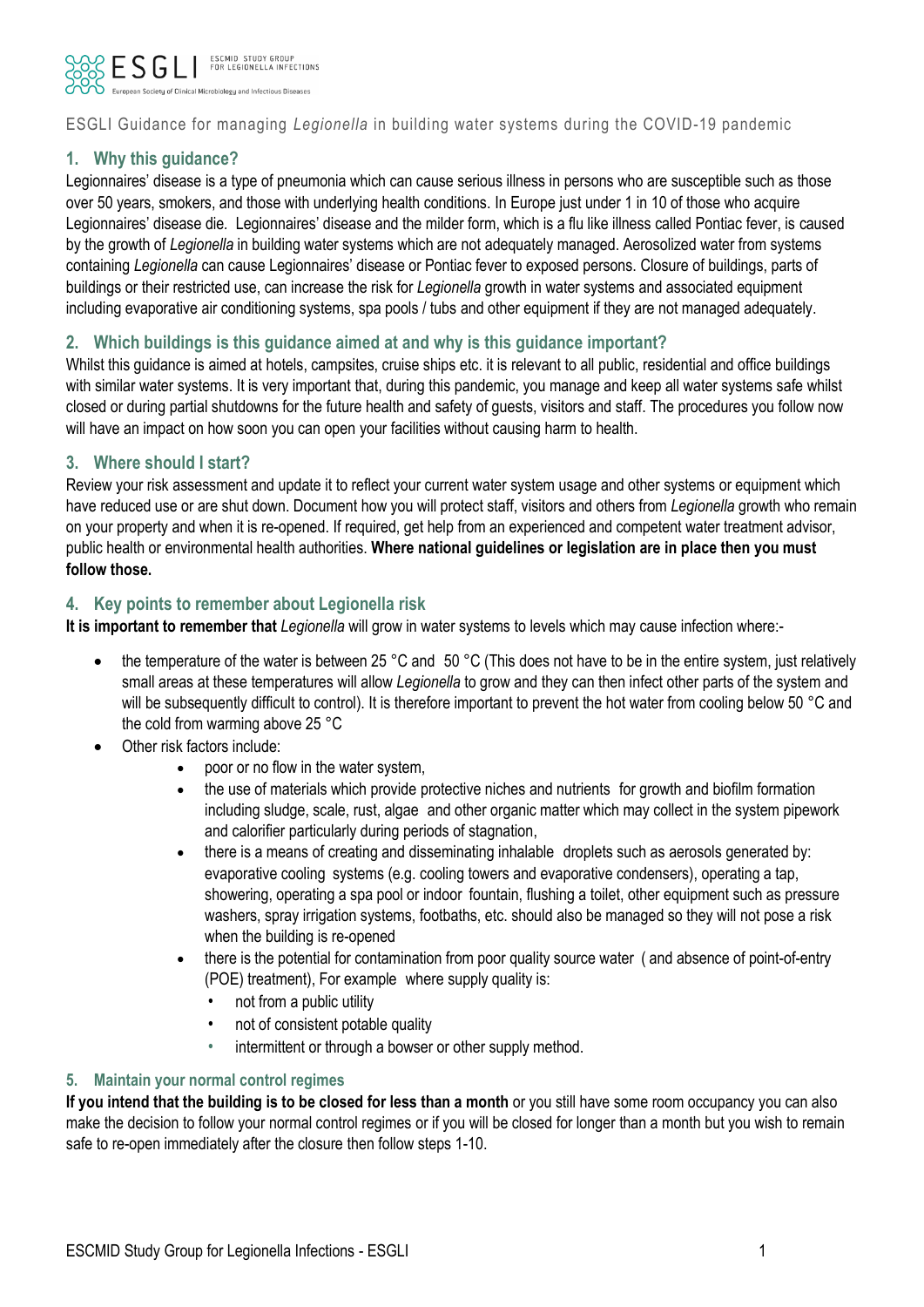

- 1. Maintain your normal control regime so that the hot water is circulating throughout all parts of the system and flow temperature is maintained at ≥60 °C and the return on all loops is at ≥50 °C.
- 2. The temperature reaches all outlets at ≥ 50 °C within one minute and the cold reaches ≤25 *°*after running the outlet (normal flow, avoid splashing) for 2 minutes. If using a biocide, maintain target levels throughout all of the system.
- 3. Flush gently (to reduce aerosols) all hot and cold outlets (showers and taps) at least weekly until they achieve the above temperatures. Where there are thermostatic mixer valves ensure the pipework feeding them achieves the same temperatures. Flush all WC cisterns, urinals, by-passes and any other points on the network
- 4. Ensure drinking water storage tanks remain at 0.2-1.0 ppm of free chlorine
- 5. Adjust your monitoring regime to be able to verify these levels have been achieved at all sentinels and other little used outlets.
- 6. Ensure you keep all documentation for inspection including: reviewed and amended risk assessments (these can be annotated by hand) monitoring data and remedial actions, with evidence of who carried out the work, add time date and signature.

## **6. Manage other systems**

Check what other systems are on site which could pose a risk of Legionnaires' disease e.g. evaporative cooling towers, swimming pools, spa pools etc. and decide which systems need to be maintained and which systems are to be shut down.

- 7. Ensure all systems which continue to operate, follow their normal control, monitoring and documentation regimes.
- 8. For systems which are to be closed, where possible either drain and dry thoroughly, or disinfect so all parts of the system reach 50 ppm free chlorine for 1 hour (or equivalent), flush through and drain.
- 9. For temporarily closing pools refer t[o https://www.pwtag.org/guidance-on-temporary-pool-closure/](https://www.pwtag.org/guidance-on-temporary-pool-closure/) .
- 10. Disinfect all water systems before bringing into use again.

## **7. Managing systems to be shut down**

If it is likely that the building is to be closed for more than a month, or you have made the decision not to heat your hot water for energy conservation or have no-one on site, then follow one of these options:

## **7.1. Closing down without draining**

- 11. Before closing the system down, turn off the calorifier (heated storage water tanks), drain from the base until the water runs clear, valve off the water supply and drain.
- 12. Where the system has not been disinfected recently or there have been problems with temperature or biocide levels then consider carrying out a full system disinfection with flushing through to all outlets to achieve 50 ppm free chlorine or equivalent biocide for at least an hour.
- 13. Flush through and refill and check the biocide is at the highest target normal operating level at the furthest outlets.

### **When restarting,**

- 14. Carry out a full system disinfection of the cold-water system, flushing through to all outlets to achieve 50 ppm free chlorine or equivalent biocide for at least an hour checking that this level is achieved at the furthest outlets, top up when required.
- 15. Flush out and refill the system to achieve maximum normal operating target levels of disinfection (equivalent to at least 0.2 ppm free chlorine).
- 16. Refill and reheat the calorifier to 60 °C. and when the calorifier/ storage water has been heated to 60 °C throughout, open the valves and flush through all outlets taking care to avoid any scalding risk.
- 17. Monitor temperatures and biocide levels where applicable, adjust where necessary, for at least 48 hours and then take *Legionella* samples from the sentinel outlets (microbiological samples taken before 48 hours following disinfection may give false negative results).
- 18. When you are satisfied the hot and cold-water systems are under control then reopen the building.
- 19. Ensure you keep all documentation for inspection: including the review and update of risk assessments (these can be annotated by hand) including monitoring data etc., with evidence of who carried out the monitoring, add time date and signature.
- 20. Follow the advice for other additional waters systems or equipment as above.